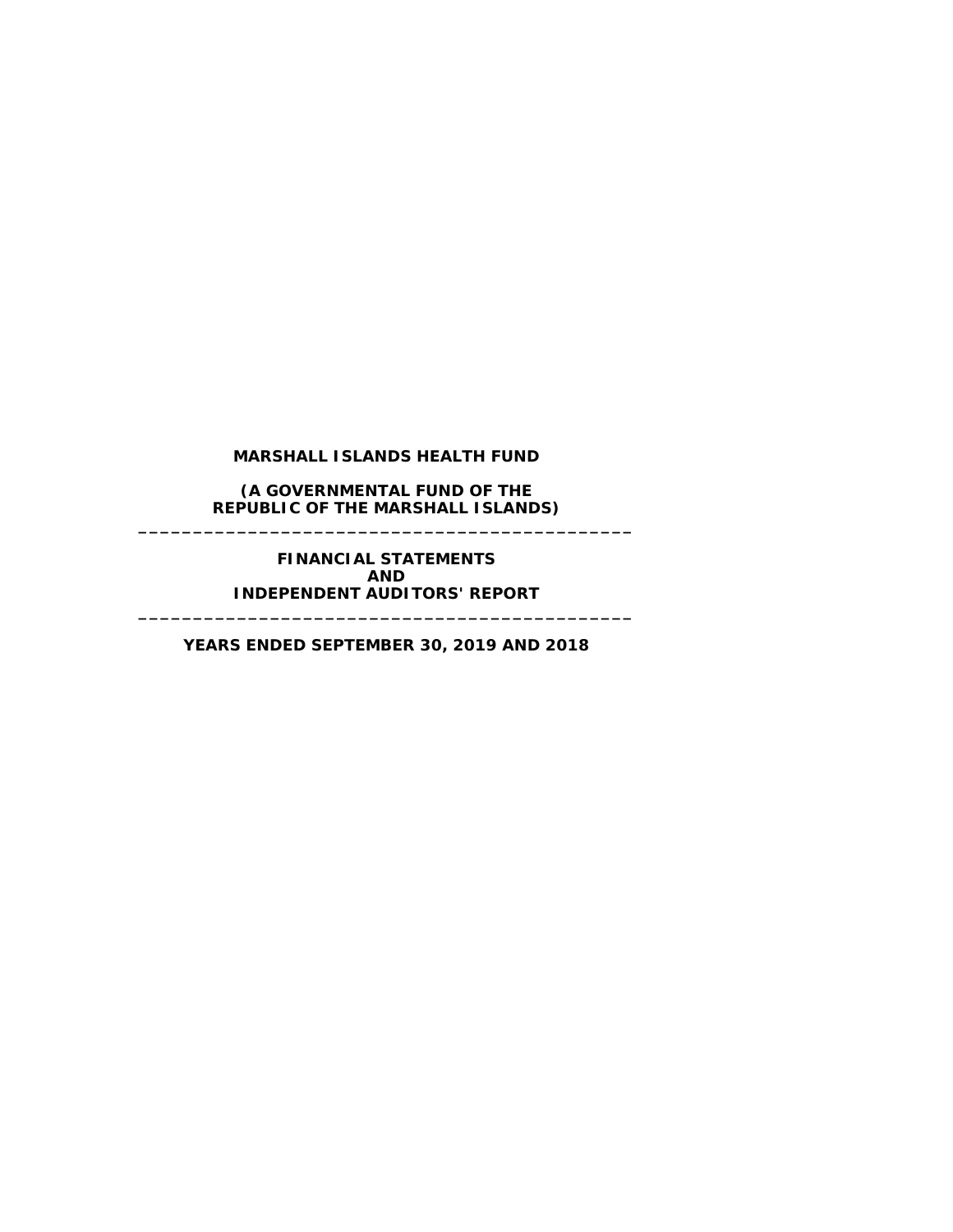Years Ended September 30, 2019 and 2018 Table of Contents

|      |                                                                                                                                                                                            | <u>Page No.</u> |
|------|--------------------------------------------------------------------------------------------------------------------------------------------------------------------------------------------|-----------------|
| L.   | INDEPENDENT AUDITORS' REPORT                                                                                                                                                               |                 |
| Н.   | <b>FINANCIAL STATEMENTS:</b>                                                                                                                                                               |                 |
|      | <b>Balance Sheets</b>                                                                                                                                                                      | 3               |
|      | Statements of Revenues, Expenditures and Changes in Fund<br><b>Balance</b>                                                                                                                 | 4               |
|      | Notes to Financial Statements                                                                                                                                                              | 5               |
| III. | INDEPENDENT AUDITORS' REPORT ON COMPLIANCE WITH<br>LAWS AND REGULATIONS                                                                                                                    |                 |
|      | Independent Auditors' Report on Internal Control Over Financial<br>Reporting and on Compliance and Other Matters Based on an<br>Audit of Financial Statements Performed in Accordance With |                 |
|      | Government Auditing Standards                                                                                                                                                              | 11              |
|      | Schedule of Findings and Responses                                                                                                                                                         | 13              |
|      | Unresolved Prior Year Findings                                                                                                                                                             | 16              |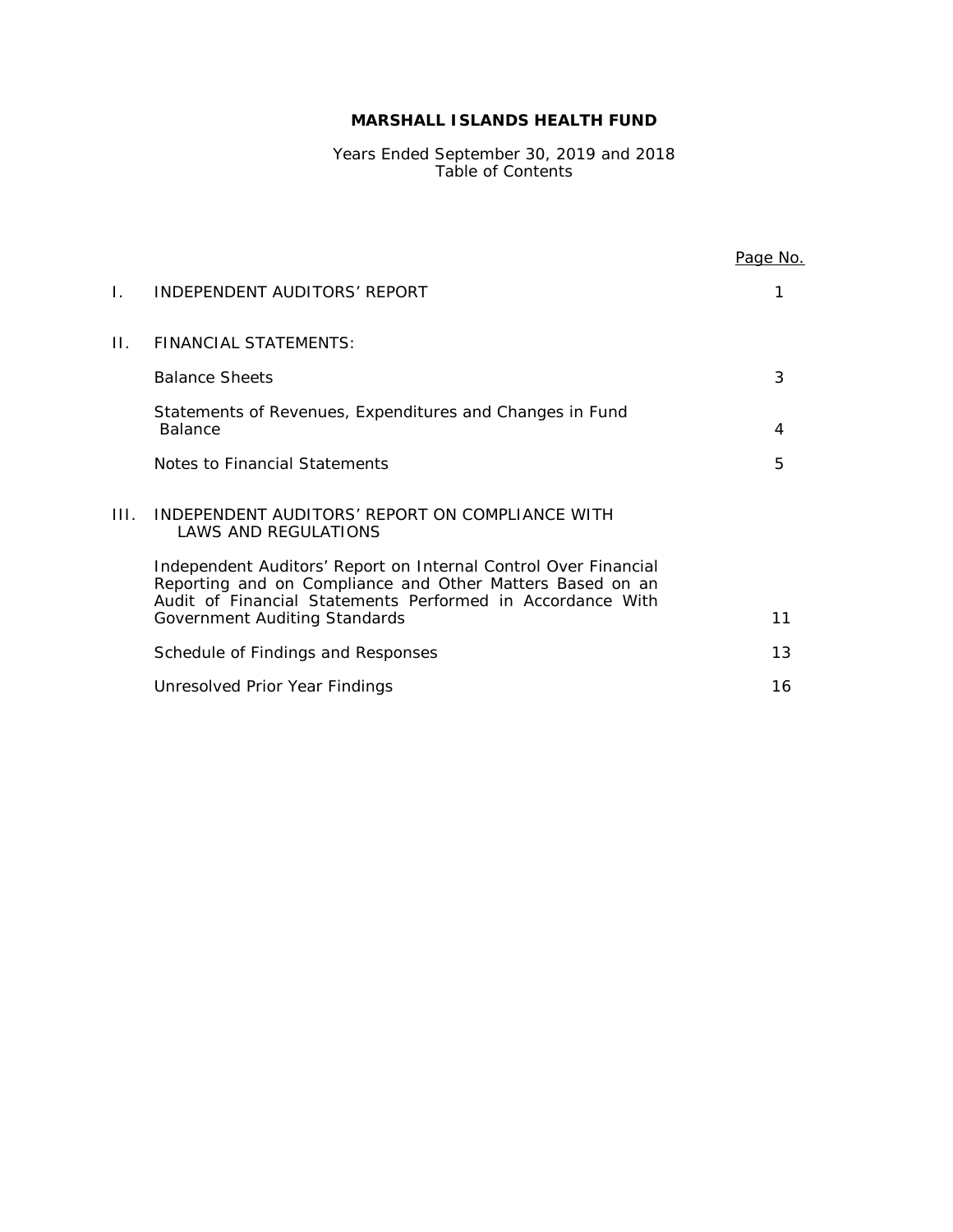

Deloitte & Touche LLP 361 South Marine Corps Drive Tamuning, GU 96913-3973 USA

Tel: +1 (671) 646-3884 Fax: +1 (671) 649-4265

www.deloitte.com

# **INDEPENDENT AUDITORS' REPORT**

Honorable Bruce Bilimon Minister of Health and Human Services Republic of the Marshall Islands:

# **Report on the Financial Statements**

We have audited the accompanying financial statements of the Marshall Islands Health Fund (MIHF), a governmental fund of the Republic of the Marshall Islands, which comprise the balance sheets as of September 30, 2019 and 2018, and the related statements of revenues, expenditures, and changes in fund balance for the years then ended, and the related notes to the financial statements.

#### *Management's Responsibility for the Financial Statements*

Management is responsible for the preparation and fair presentation of these financial statements in accordance with accounting principles generally accepted in the United States of America; this includes the design, implementation, and maintenance of internal control relevant to the preparation and fair presentation of financial statements that are free from material misstatement, whether due to fraud or error.

# *Auditors' Responsibility*

Our responsibility is to express an opinion on these financial statements based on our audits. We conducted our audits in accordance with auditing standards generally accepted in the United States of America and the standards applicable to financial audits contained in *Government Auditing Standards*, issued by the Comptroller General of the United States. Those standards require that we plan and perform the audit to obtain reasonable assurance about whether the financial statements are free from material misstatement.

An audit involves performing procedures to obtain audit evidence about the amounts and disclosures in the financial statements. The procedures selected depend on the auditor's judgment, including the assessment of the risks of material misstatement of the financial statements, whether due to fraud or error. In making those risk assessments, the auditor considers internal control relevant to the entity's preparation and fair presentation of the financial statements in order to design audit procedures that are appropriate in the circumstances, but not for the purpose of expressing an opinion on the effectiveness of the entity's internal control. Accordingly, we express no such opinion. An audit also includes evaluating the appropriateness of accounting policies used and the reasonableness of significant accounting estimates made by management, as well as evaluating the overall presentation of the financial statements.

We believe that the audit evidence we have obtained is sufficient and appropriate to provide a basis for our audit opinion.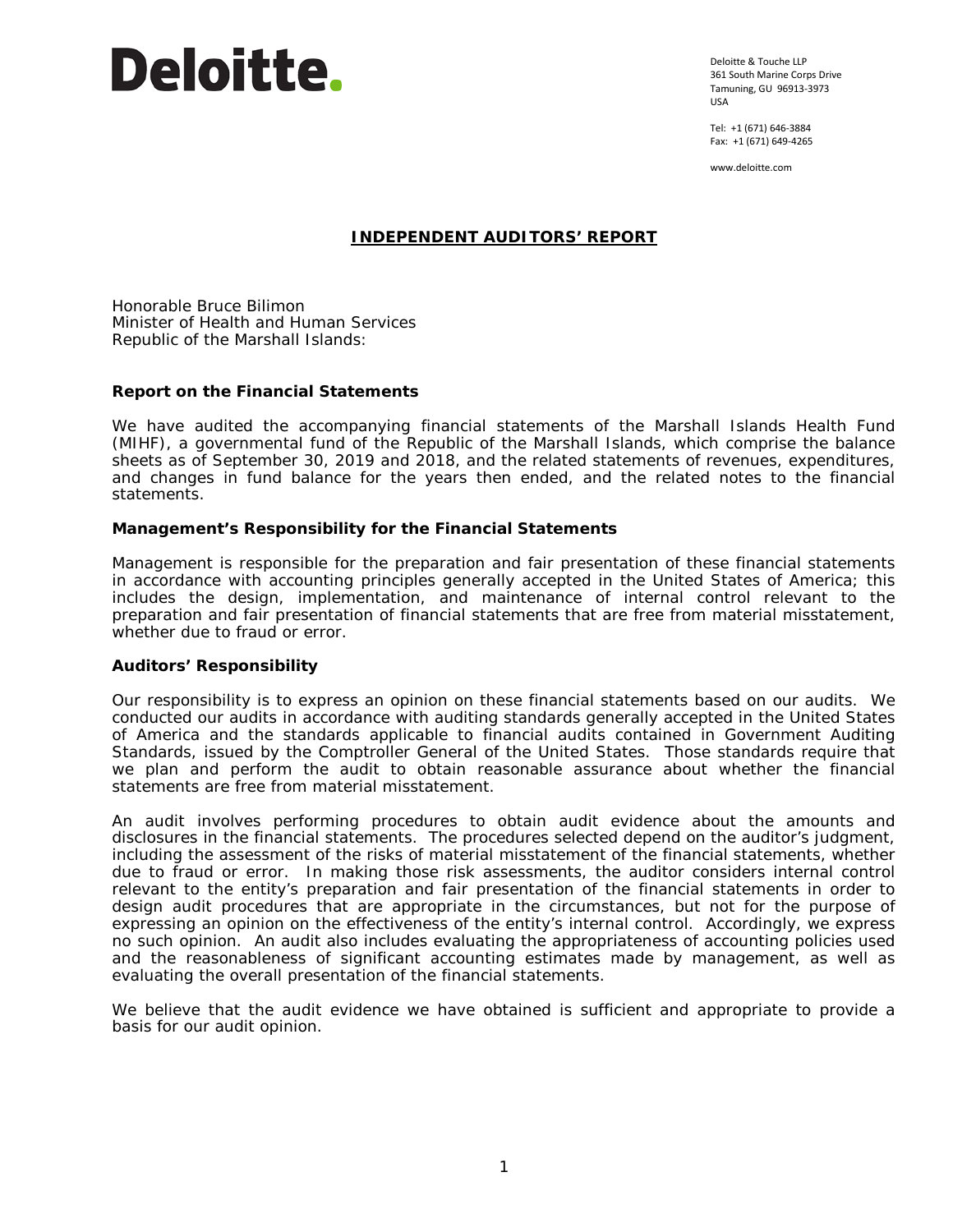# Deloitte.

# *Opinion*

In our opinion, the financial statements referred to above present fairly, in all material respects, the financial position of the MIHF as of September 30, 2019 and 2018, and the results of its operations for the years then ended in accordance with accounting principles generally accepted in the United States of America.

# *Emphasis of Matters*

# *Reporting Entity*

As discussed in Note 1 to the financial statements, the financial statements referred to above present only the MIHF and are not intended to present fairly the financial position and results of operations of the Republic of the Marshall Islands in conformity with accounting principles generally accepted in the United States of America.

# *COVID-19*

As discussed in Note 7 to the financial statements, the MIHF determined that the COVID-19 pandemic may negatively impact its operations through increased levels of expenditures for the off-island medical referral program. The MIHF is unable to reasonably estimate its ultimate financial impact.

Our opinion is not modified with respect to these matters.

# *Other Matters*

# *Required Supplementary Information:*

Management has omitted the Management's Discussion and Analysis that accounting principles generally accepted in the United States of America requires to be presented to supplement the basic financial statements. Such missing information, although not a part of the basic financial statements, is required by the Governmental Accounting Standards Board who considers it to be an essential part of financial reporting for placing the basic financial statements in an appropriate operational, economic, or historical context. Our opinion on the basic financial statements is not affected by this missing information.

# **Other Reporting Required by** *Government Auditing Standards*

In accordance with *Government Auditing Standards*, we have also issued our report dated August 25, 2020, on our consideration of the MIHF's internal control over financial reporting and on our tests of its compliance with certain provisions of laws, regulations, contracts, and grant agreements and other matters. The purpose of that report is solely to describe the scope of our testing of internal control over financial reporting and compliance and the results of that testing, and not to provide an opinion on the effectiveness of the MIHF's internal control over financial reporting or on compliance. That report is an integral part of an audit performed in accordance with *Government Auditing Standards* in considering the MIHF's internal control over financial reporting and compliance.

 $#$  Nackell

August 25, 2020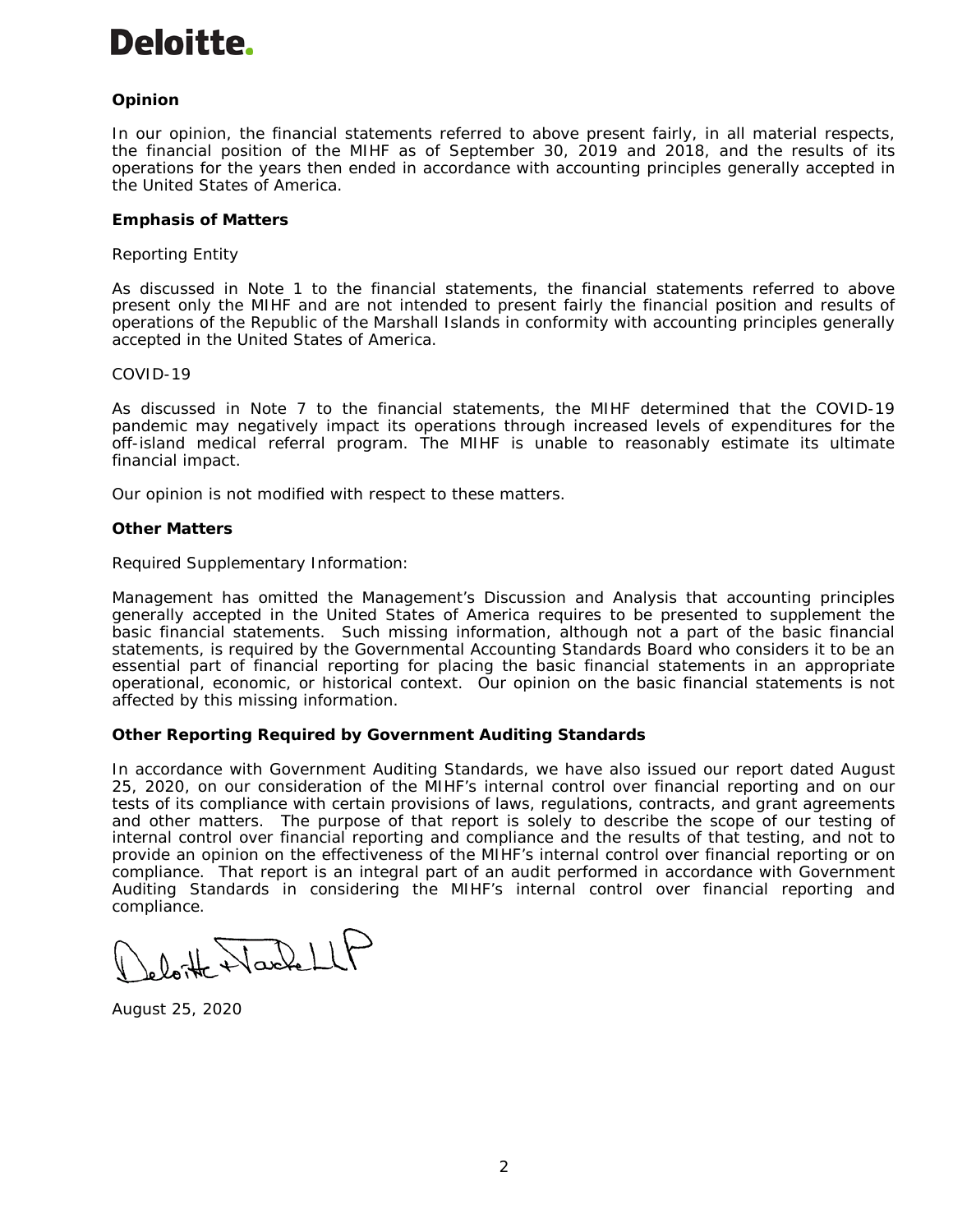# Balance Sheets September 30, 2019 and 2018

|                                                                                     | 2019                                       | 2018                                       |
|-------------------------------------------------------------------------------------|--------------------------------------------|--------------------------------------------|
| <b>ASSETS</b>                                                                       |                                            |                                            |
| Cash                                                                                | \$<br>252,138                              | \$<br>241,642                              |
| Receivables:<br>Contributions<br>Affiliates<br>Employees<br>Other                   | 2,401,378<br>1,671,748<br>39,067<br>38,650 | 1,805,811<br>1,957,680<br>32,668<br>38,650 |
| Less allowance for doubtful accounts                                                | 4,150,843<br>(130, 273)                    | 3,834,809<br>(38, 650)                     |
| Other assets                                                                        | 4,020,570<br>350,000                       | 3,796,159<br>350,000                       |
| <b>Total assets</b>                                                                 | 4,622,708<br>\$                            | 4,387,801<br>\$                            |
| LIABILITIES AND FUND BALANCE                                                        |                                            |                                            |
| Liabilities:<br>Accounts payable<br>Medical claims payable<br>Payable to affiliates | 121,023<br>1,552,877<br>96,314             | 109,596<br>2,101,855<br>12,723             |
| <b>Total liabilities</b>                                                            | 1,770,214                                  | 2,224,174                                  |
| Contingencies                                                                       |                                            |                                            |
| Fund balance:<br>Committed for:<br>Health services                                  | 2,852,494                                  | 2,163,627                                  |
| Total liabilities and fund balance                                                  | 4,622,708<br>\$                            | \$4,387,801                                |

See accompanying notes to financial statements.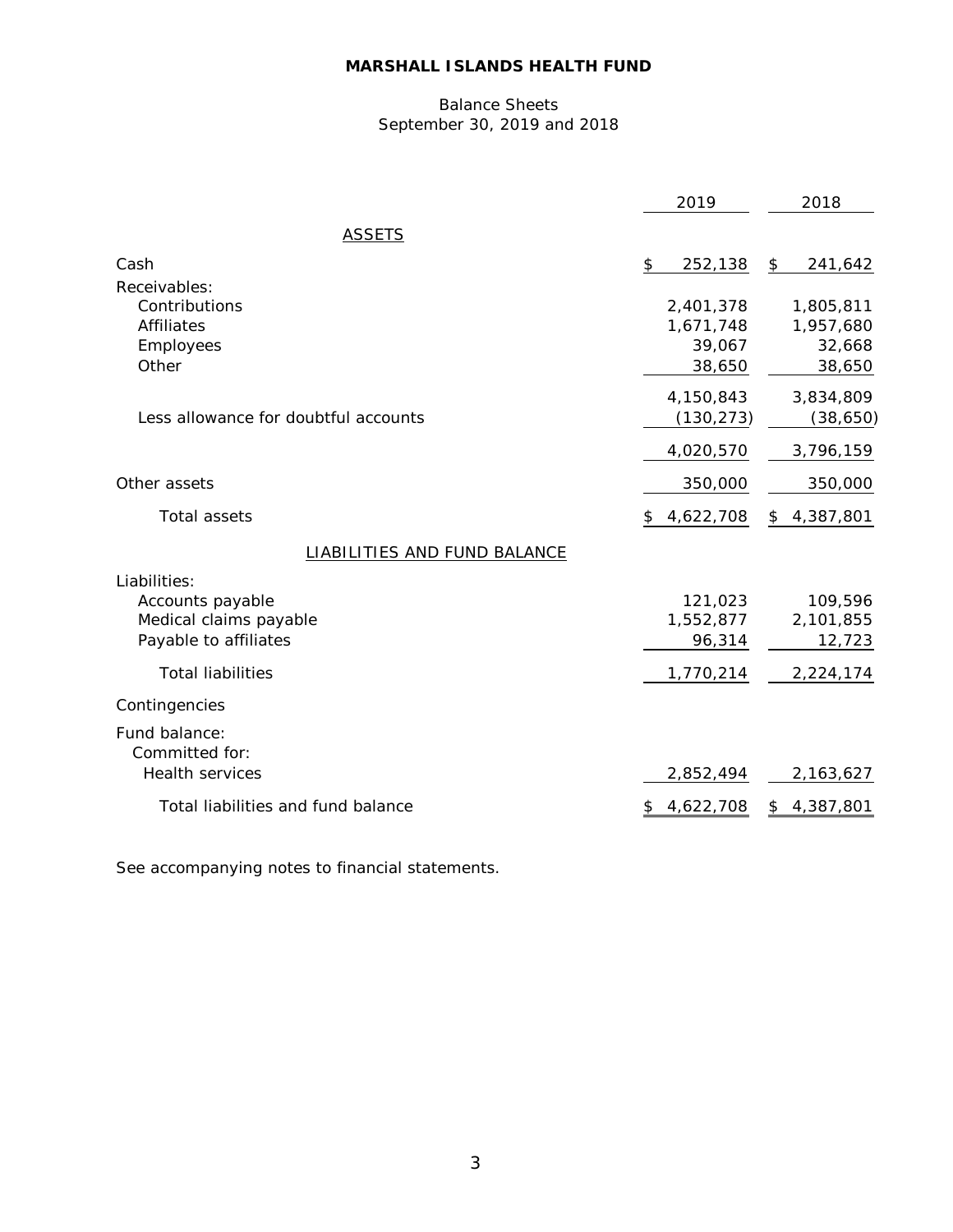# Statements of Revenues, Expenditures, and Changes in Fund Balance Years Ended September 30, 2019 and 2018

|                                                                                           | 2019                       | 2018                       |
|-------------------------------------------------------------------------------------------|----------------------------|----------------------------|
| Revenues:<br><b>Basic Health Fund collections</b><br>Supplemental Health Fund collections | 8,193,583<br>\$<br>652,207 | \$<br>7,534,958<br>669,572 |
| Refunds and other revenues                                                                | 223,319                    | 877                        |
| Total revenues                                                                            | 9,069,109                  | 8,205,407                  |
| Expenditures:                                                                             |                            |                            |
| Off-island care                                                                           | 4,743,580                  | 5,568,990                  |
| Off-island travel                                                                         | 1,008,127                  | 827,385                    |
| Other medical charges                                                                     | 330,705                    | 330,930                    |
| Professional and consulting fees                                                          | 174,000                    | 183,000                    |
| <b>Bad debts</b>                                                                          | 91,623                     |                            |
| On-island care                                                                            | 90,400                     | 153,683                    |
| Administrative:                                                                           |                            |                            |
| Salaries and wages<br><b>Collection fees</b>                                              | 275,649                    | 272,082                    |
| Travel                                                                                    | 200,000<br>59,125          | 200,000<br>62,717          |
| <b>Utilities</b>                                                                          | 50,990                     | 51,047                     |
| Repairs and maintenance                                                                   | 31,316                     | 17,953                     |
| Insurance                                                                                 | 15,401                     | 14,573                     |
| Capital outlays                                                                           | 12,703                     |                            |
| Supplies                                                                                  | 10,304                     | 28,825                     |
| <b>POL</b>                                                                                | 8,359                      | 9,760                      |
| Communications                                                                            | 7,603                      | 9,634                      |
| Training                                                                                  |                            | 8,220                      |
| Other administrative charges                                                              | 13,531                     | 12,760                     |
| Total expenditures                                                                        | 7,123,416                  | 7,751,559                  |
| Excess of revenues over expenditures                                                      | 1,945,693                  | 453,848                    |
| Other financing sources (uses):                                                           |                            |                            |
| Contributions from RepMar's General Fund                                                  | 1,400,000                  |                            |
| Contributions to RepMar's General Fund                                                    | (135, 380)                 |                            |
| Contributions to the Health Care Revenue Fund                                             | (2,521,446)                | (862, 052)                 |
| Total other financing sources (uses), net                                                 | (1,256,826)                | (862,052)                  |
| Net change in fund balance                                                                | 688,867                    | (408, 204)                 |
| Fund balance at beginning of year                                                         | 2,163,627                  | 2,571,831                  |
| Fund balance at end of year                                                               | \$2,852,494                | \$2,163,627                |

See accompanying notes to financial statements.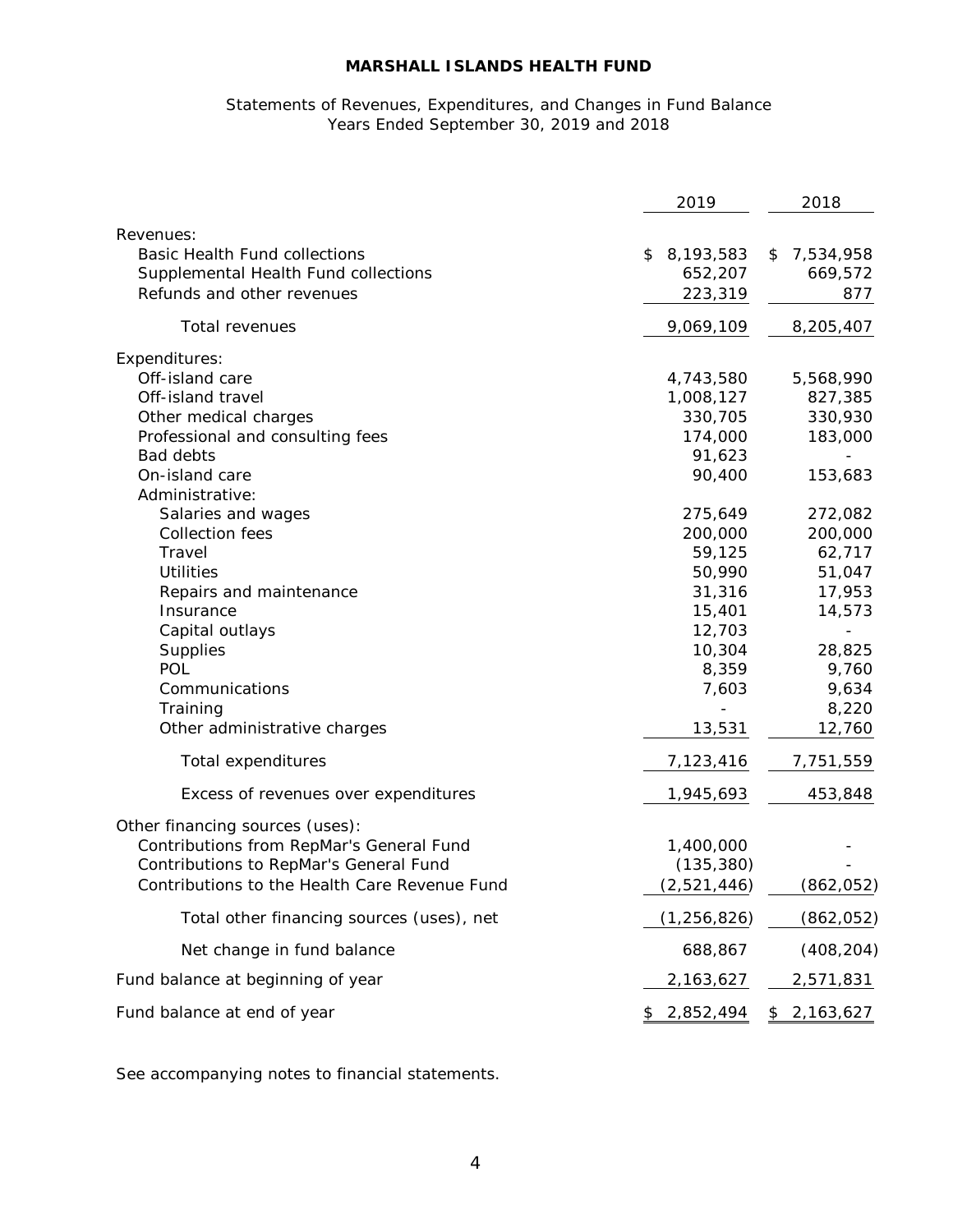Notes to Financial Statements September 30, 2019 and 2018

#### (1) Reporting Entity

The Marshall Islands Health Fund (MIHF), a governmental fund of the Republic of the Marshall Islands (RepMar), was established pursuant to the Marshall Islands Health Fund Act of 2002, as amended, to provide, pay, or reimburse all or a determined portion of the cost of basic health care obtained at a local health care facility, as an approved off-island medical referral, or as emergency off-island medical care. The MIHF includes the operations of the Basic Health Benefits Plan. The Health Care Revenue Fund (HCRF), a governmental fund of RepMar, was established pursuant to the Health Care Revenue Fund Act of 1989, as amended, to facilitate the purchase of drugs, medical and dental supplies, hospital equipment, and for the provision and administration of other health services. Administration, control and management of both the MIHF and the HCRF is the responsibility of the Secretary of RepMar's Ministry of Health and Human Services (MOHHS). The MIHF's enabling legislation requires that 55% of contributions collected by the Basic Health Benefits Plan be transferred, on a quarterly basis, to the HCRF. The 55% distribution is to be made after deducting the 10% costs associated with the administration of the MIHF. On February 26, 2018, the HCRF's enabling legislation was amended to authorize the Health Services Board to modify the 55% distribution, as necessary.

The accompanying financial statements relate solely to those accounting records maintained by the MIHF, and do not incorporate any accounts related to the HCRF, RepMar's Ministry of Health and Human Services, or any other departments or agencies of RepMar that may be accounted for by RepMar's Treasury. The MIHF is considered to be a blended component unit (special revenue fund) of RepMar.

#### (2) Summary of Significant Accounting Policies

The accompanying financial statements have been prepared in accordance with accounting principles generally accepted in the United States of America (GAAP) as applied to governmental units. The Governmental Accounting Standards Board (GASB) is the recognized standard-setting body for establishing governmental accounting and financial reporting principles. The more significant of the MIHF's accounting policies are described below.

#### Measurement Focus and Basis of Accounting

The MIHF reports its financial position and the results of operations in one governmental fund. A fund is a separate accounting entity with a self-balancing set of accounts. They are concerned only with the measurement of financial position and are not involved with measurement of results of operations. Fund accounting is designed to demonstrate legal compliance and to aid financial management by segregating transactions related to certain government functions or activities. Governmental funds are used to account for all or most of a government's general activities, including the collection and disbursement of earmarked monies (special revenue funds).

#### Basis of Presentation

The accounting and financial reporting treatment applied to a fund is determined by its measurement focus. All governmental funds are accounted for using a current financial resources measurement focus. With this measurement focus, only current assets and current liabilities generally are included in the balance sheet. Operating statements of these funds present increases (i.e., revenues and other financing sources) and decreases (i.e., expenditures and other financing uses) in fund balance.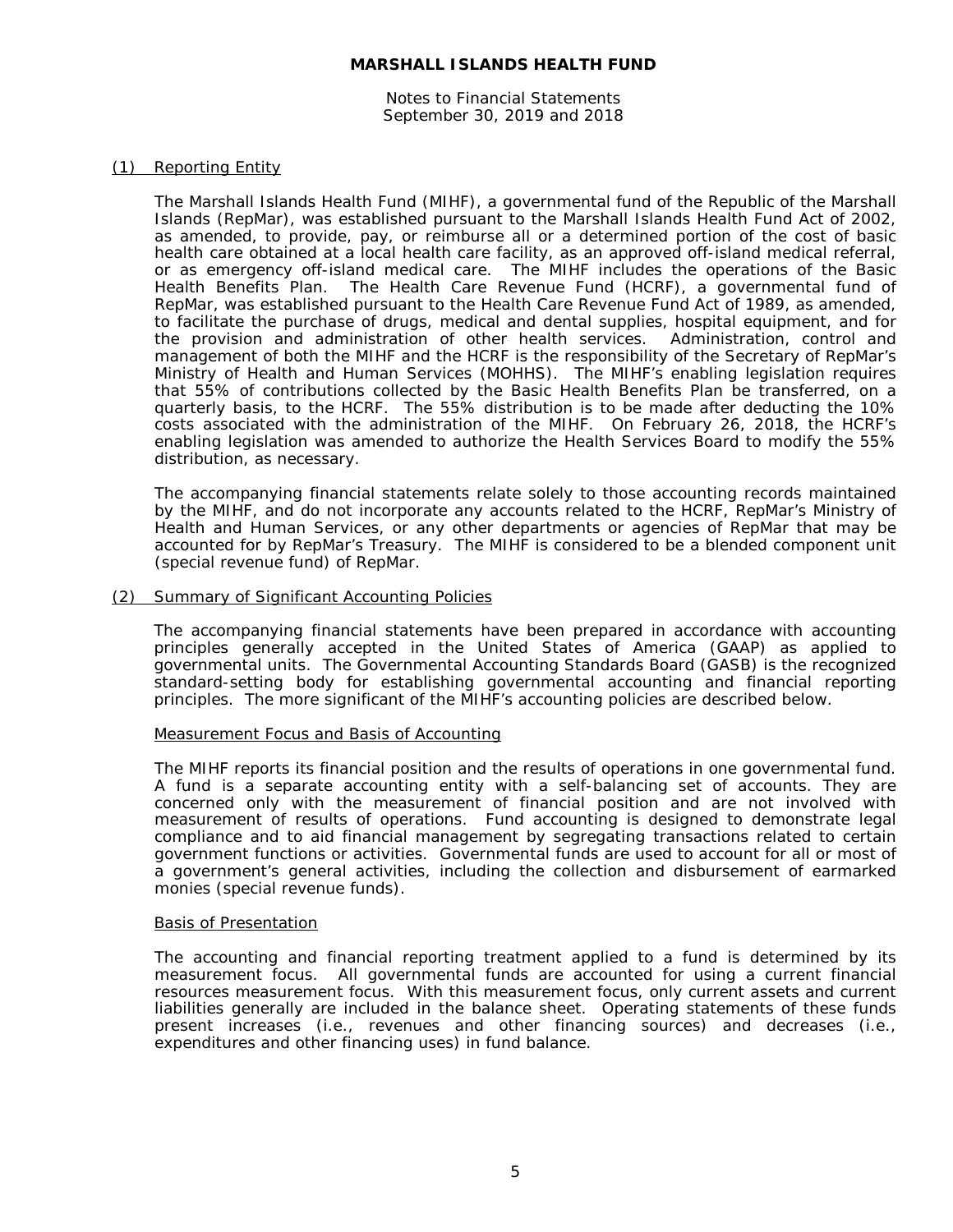Notes to Financial Statements September 30, 2019 and 2018

# (2) Summary of Significant Accounting Policies, Continued

### Basis of Presentation, Continued

The modified accrual basis of accounting is used by all governmental fund types. Under the modified accrual basis of accounting, revenues are recognized when susceptible to accrual (i.e., when they become both measurable and available). "Measurable" means the amount of the transaction can be determined and "available" means collectible within the current period or soon enough thereafter to be used to pay liabilities of the current period. For this purpose, the MIHF considers revenues to be available if they are collected within 90 days of the end of the current fiscal period. Expenditures are recorded when the related fund liability is incurred. Significant revenues susceptible to accrual include quarterly contributions from employers and employees as well as premiums for health benefit plans collected by the Ministry of Health and Human Services as well as grants, gifts and donations.

#### Budget

An annual appropriated budget has not been formally adopted on a legal basis or a basis consistent with GAAP. Accordingly, a budget to actual presentation is not required or presented.

#### Cash

The deposit and investment policies of the MIHF are governed by 3 MIRC 7, *Investments of Public Funds*, and 11 MIRC 1, *Financial Management*. Custodial credit risk is the risk that in the event of a bank failure, the MIHF's deposits may not be returned to it. Such deposits are not covered by depository insurance and are either uncollateralized or collateralized with securities held by the pledging financial institution or held by the pledging financial institution but not in the depositor-government's name. The MIHF does not have a deposit policy for custodial credit risk.

For the purposes of the balance sheets, cash is defined as cash in checking and savings accounts. As of September 30, 2019 and 2018, the carrying amounts of the MIHF's total cash were \$252,138 and \$241,642, respectively, and the corresponding bank balances were \$430,837 and \$278,240, respectively. Of the bank balances, \$418,682 and \$253,717, respectively, are maintained in a financial institution subject to Federal Deposit Insurance Corporation (FDIC) insurance. As of September 30, 2019 and 2018, bank deposits in the amount of \$250,000 were FDIC insured. Bank deposits of \$12,155 and \$24,523, respectively, are maintained in financial institutions not subject to depository insurance. The MIHF does not require collateralization of its cash deposits; therefore, deposit levels in excess of FDIC insurance coverage are uncollateralized. Accordingly, these deposits are exposed to custodial credit risk.

## Receivables

Receivables are primarily due from the Marshall Islands Social Security Administration (MISSA), affiliates, employees, and other sources. These receivables are uncollateralized and non-interest bearing.

The allowance for doubtful accounts is stated at an amount which management believes will be adequate to absorb possible losses on accounts receivable that may become uncollectible based on evaluations of the collectability of these accounts and prior collection experience. Bad debts are written-off against the reserve on the specific identification method.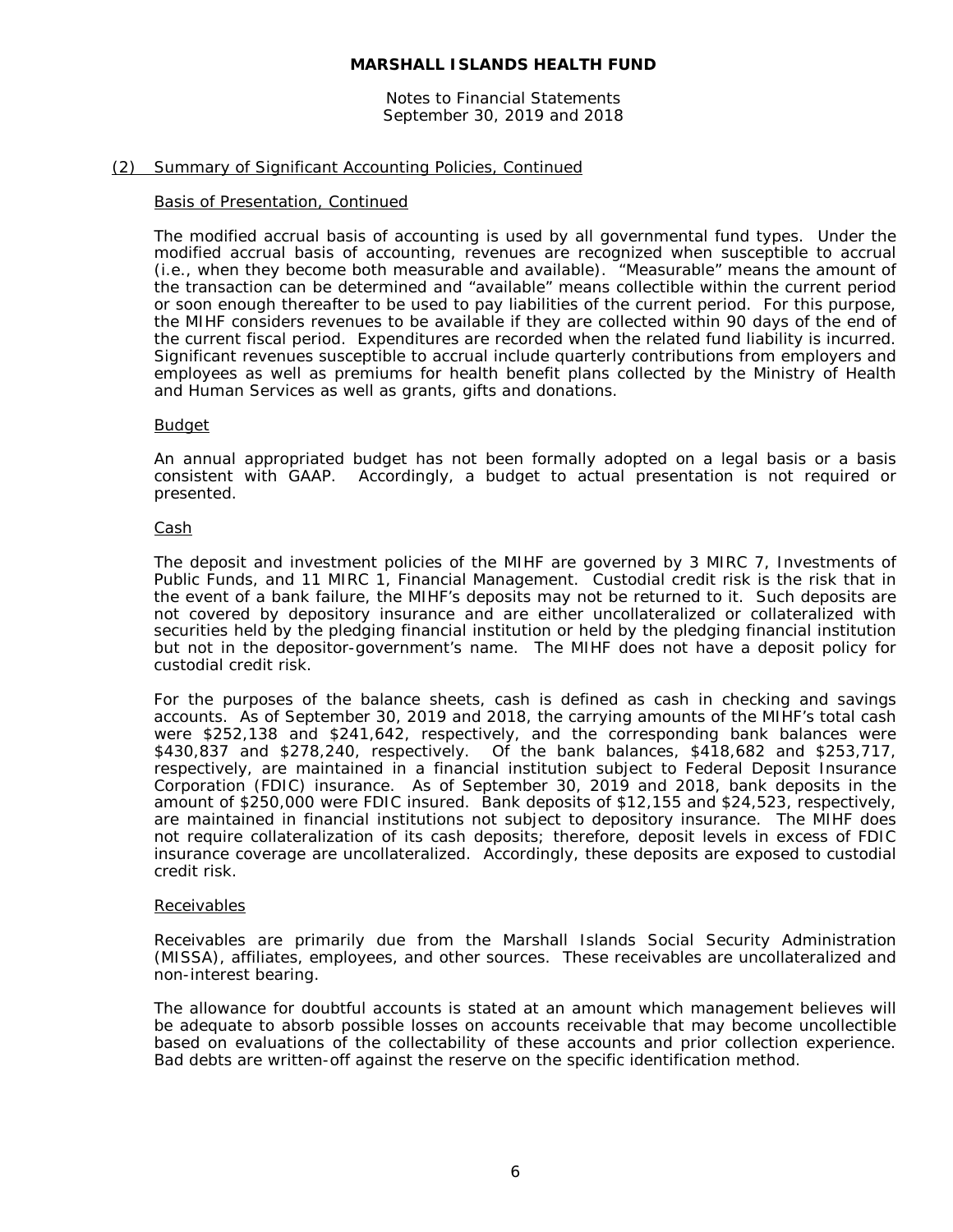Notes to Financial Statements September 30, 2019 and 2018

# (2) Summary of Significant Accounting Policies, Continued

### Compensated Absences

The MIHF recognizes expenditures for annual leave and sick leave when leave is actually taken. Accordingly, unused annual leave and sick leave are not included as an obligation within the balance sheet unless such leave is expected to be liquidated with expendable available financial resources, at which time expenditures and related fund liabilities would be recognized.

#### Fund Balance

Fund balance classifications are based on the extent to which the MIHF is bound to honor constraints on the specific purposes for which amounts in those funds can be spent. Such are reported as committed, which includes fund balance amounts that are constrained for specific purposes that are internally imposed by the government through formal action of the highest level of decision making authority and does not lapse at year-end.

Restricted/committed amounts are spent first when both restricted and unrestricted fund balance is available unless there are legal documents/contracts that prohibit doing this. In addition, committed, then assigned, and lastly unassigned amounts of unrestricted fund balance are expended in that order.

A formal minimum fund balance policy has not been adopted.

#### Reclassifications

Certain reclassifications have been made to the 2018 financial statements to conform to the 2019 presentation.

# **Taxes**

The Government of RepMar imposes gross receipts tax of 3% on revenues. The MIHF is specifically exempt from this tax.

#### **Estimates**

The preparation of financial statements in accordance with GAAP requires management to make estimates and assumptions that affect the reported amounts of assets and liabilities and disclosure of contingent assets and liabilities at the date of the financial statements and the reported amounts of revenues and expenditures during the reporting period. Actual results could differ from those estimates.

#### New Accounting Standards

During the year ended September 30, 2019, the MIHF implemented the following pronouncements:

• GASB Statement No. 83, *Certain Asset Retirement Obligations*, which addresses accounting and financial reporting for certain asset retirement obligations (AROs) associated with the retirement of a tangible capital asset.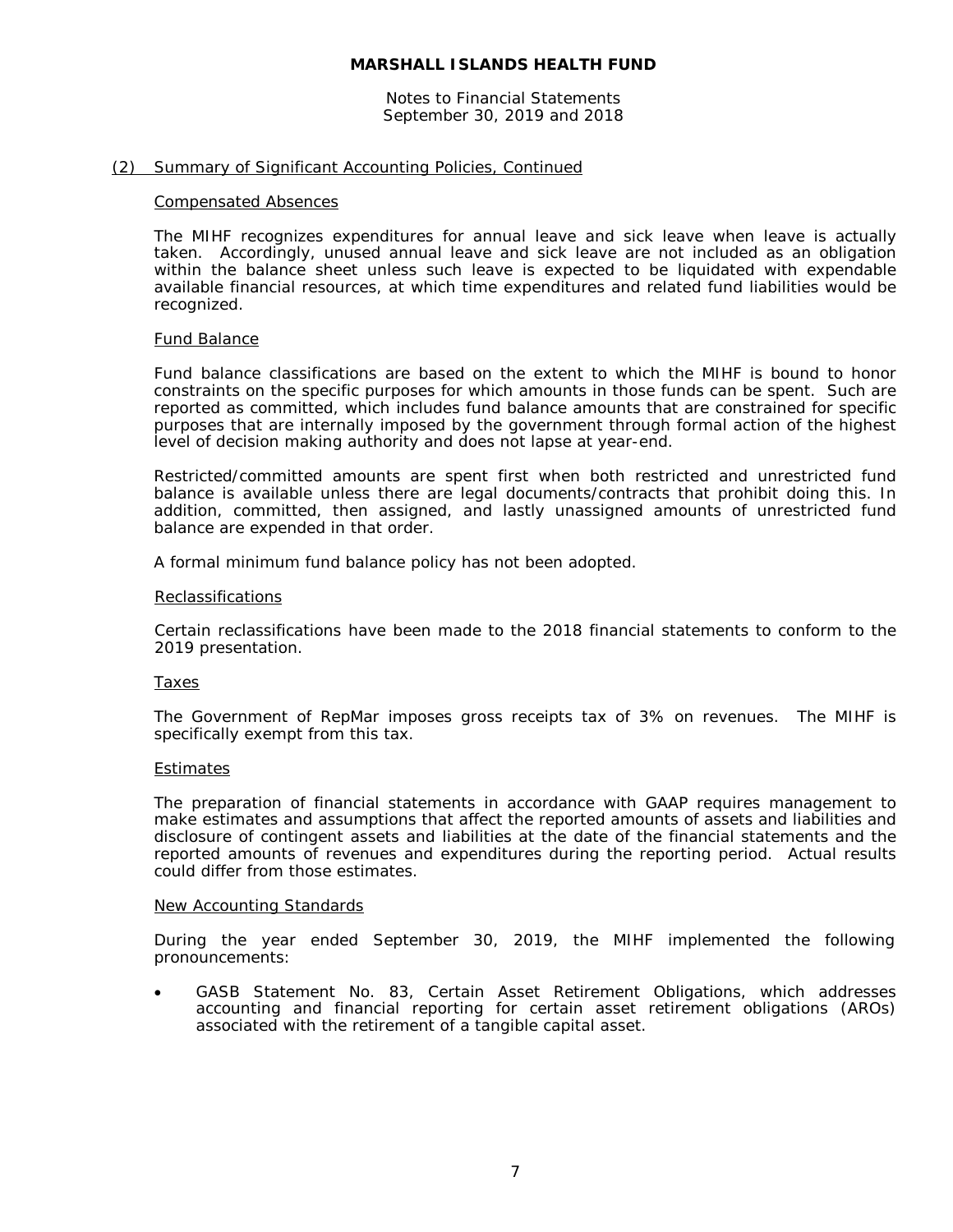Notes to Financial Statements September 30, 2019 and 2018

### (2) Summary of Significant Accounting Policies, Continued

#### New Accounting Standards, Continued

• GASB Statement No. 88, *Certain Disclosures Related to Debt, including Direct Borrowings and Direct Placements*, which improves the information that is disclosed in notes to government financial statements related to debt, including direct borrowings and direct placements.

The implementation of these statements did not have a material effect on the accompanying financial statements.

In January 2017, GASB issued Statement No. 84, *Fiduciary Activities*, which establishes criteria for identifying fiduciary activities of all state and local governments. The provisions in Statement No. 84 are effective for fiscal years beginning after December 15, 2018. Management does not believe that the implementation of this statement will have a material effect on the financial statements.

In June 2017, GASB issued Statement No. 87, *Leases*, which establishes a single model for lease accounting based on the foundational principle that leases are financings of the right to use an underlying asset. The provisions in Statement No. 87 are effective for fiscal years beginning after December 15, 2019. Management has yet to determine whether the implementation of this statement will have a material effect on the financial statements.

In June 2018, GASB issued Statement No. 89, *Accounting for Interest Cost Incurred before the End of a Construction Period*, which requires that interest cost incurred before the end of a construction period be recognized as an expense in the period in which the cost is incurred for financial statements prepared using the economic resources measurement focus. The provisions in Statement No. 89 are effective for fiscal years beginning after December 15, 2019. Management does not believe that the implementation of this statement will have a material effect on the financial statements.

In August 2018, GASB issued Statement No. 90, *Majority Equity Interests - an Amendment of GASB Statements No. 14 and No. 61*, which improves the consistency and comparability of reporting a government's majority equity interest in a legally separate organization and the relevance of financial statement information for certain component units. The provisions in Statement No. 90 are effective for fiscal years beginning after December 15, 2018. Management does not believe that the implementation of this statement will have a material effect on the financial statements.

In May 2019, GASB issued Statement No. 91, *Conduit Debt Obligations*, which clarifies the existing definition of a conduit debt obligation; establishing that a conduit debt obligation is not a liability of the issuer; establishing standards for accounting and financial reporting of additional commitments and voluntary commitments extended by issuers and arrangements associated with conduit debt obligations; and improving required note disclosures. The provisions in Statement No. 91 are effective for fiscal years beginning after December 15, 2020. Management does not believe that the implementation of this statement will have a material effect on the financial statements.

In May 2020, GASB issued Statement No. 95, *Postponement of the Effective Dates of Certain Authoritative Guidance*, which postpones the effective dates of GASB Statement No. 84, 89, 90 and 91 by one year and GASB Statement No. 87 by 18 months; however, earlier application of the provisions addressed in GASB Statement No. 95 is encouraged and is permitted to the extent specified in each pronouncement as originally issued. Management has yet to ascertain whether implementation of these statements will be postponed as provided in GASB Statement No. 95.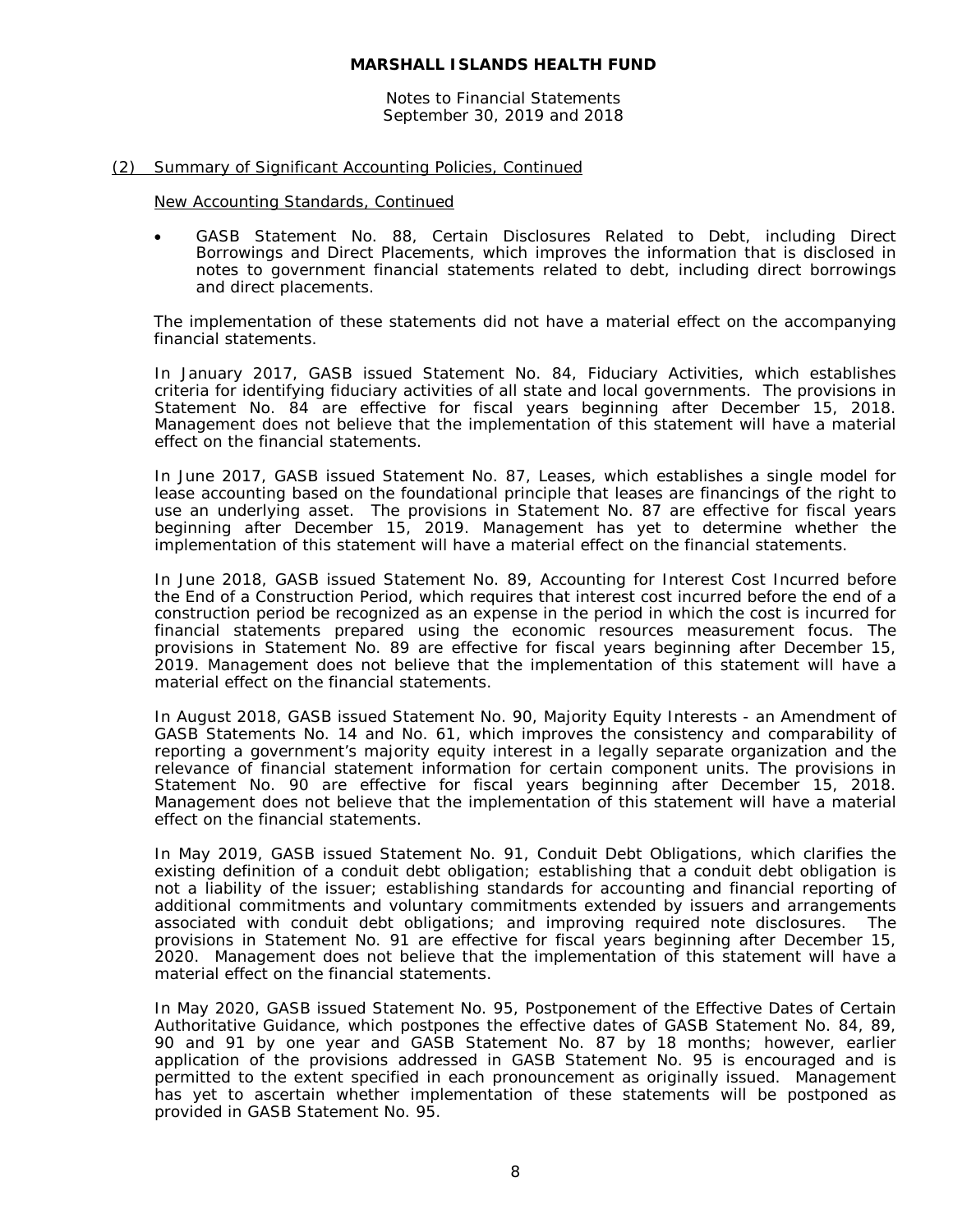#### Notes to Financial Statements September 30, 2019 and 2018

#### (3) Risk Management

The MIHF is exposed to various risks of loss related to torts; theft of, damage to, and destruction of assets; errors and omissions; injuries to employees; and natural disasters. The MIHF has elected to purchase commercial insurance from independent third parties for the risks of loss to which it is exposed. Settled claims resulting from these risks have not exceeded commercial insurance coverage in any of the past three fiscal years.

#### (4) Other Assets

The MIHF made a deposit of \$350,000 with Medpharm Philippines as the Third Party Administrator (TPA) to provide administrative and logistical services for the Ministry of Health and Human Services medical referral program. In addition, the MIHF and the TPA entered into a medical services agreement for a fixed monthly fee of \$14,500, which expires on September 30, 2019. On October 10, 2019, the MIHF and the TPA renewed the agreement for an additional 36 months, effective October 1, 2019, for a fixed monthly fee of \$18,600.

#### (5) Related Party Transactions

The MIHF is a governmental fund of RepMar and is therefore affiliated with all RepMar-owned and affiliated entities, including the HCRF.

Receivables from and payables to affiliates as of September 30, 2019 and 2018, are as follows:

|                                      |                                   | 2019                            |                                   | 2018                 |  |
|--------------------------------------|-----------------------------------|---------------------------------|-----------------------------------|----------------------|--|
| RepMar:                              | Receivables                       | Payables                        | Receivables                       | Payables             |  |
| <b>HCRF</b><br>General Fund<br>MISSA | 4.246<br>\$<br>3,606<br>1,663,896 | 13,030<br>S.<br>75,380<br>7,904 | 3.594<br>S<br>40,606<br>1,913,480 | 6.541<br>S.<br>6,182 |  |
|                                      | \$1,671,748                       | \$96,314                        | \$1,957,680                       | \$12,723             |  |

Receivables from MISSA represent unremitted contributions to the MIHF at September 30, 2019 and 2018 collected by MISSA from employers located within the Republic of the Marshall Islands for the benefit of the MIHF for a fixed fee of \$200,000 per year.

During the year ended September 30, 2019, the MIHF received \$1,400,000 from RepMar to provide financial support for off-island referrals.

During the year ended September 30, 2019, the MIHF transferred \$135,380 to the General Fund in accordance with the RepMar Appropriation Act 2018 (Financial Year 2019) for the purpose of funding the operations of the Office of the Auditor General.

Contributions to the HCRF during the years ended September 30, 2019 and 2018 amounted to \$2,521,446 and \$862,052, respectively, representing a percentage share of collections of the Basic Health Benefits Plan transferred to the HCRF to fund operations.

# (6) Contingencies

The MIHF receives substantially all of its funding from MISSA through collections of the MIHF's Basic Health Benefits Plan. A significant reduction in the level of this funding, that may ultimately require additional contributions from RepMar, if this were to occur, may have an effect on the MIHF's programs and activities.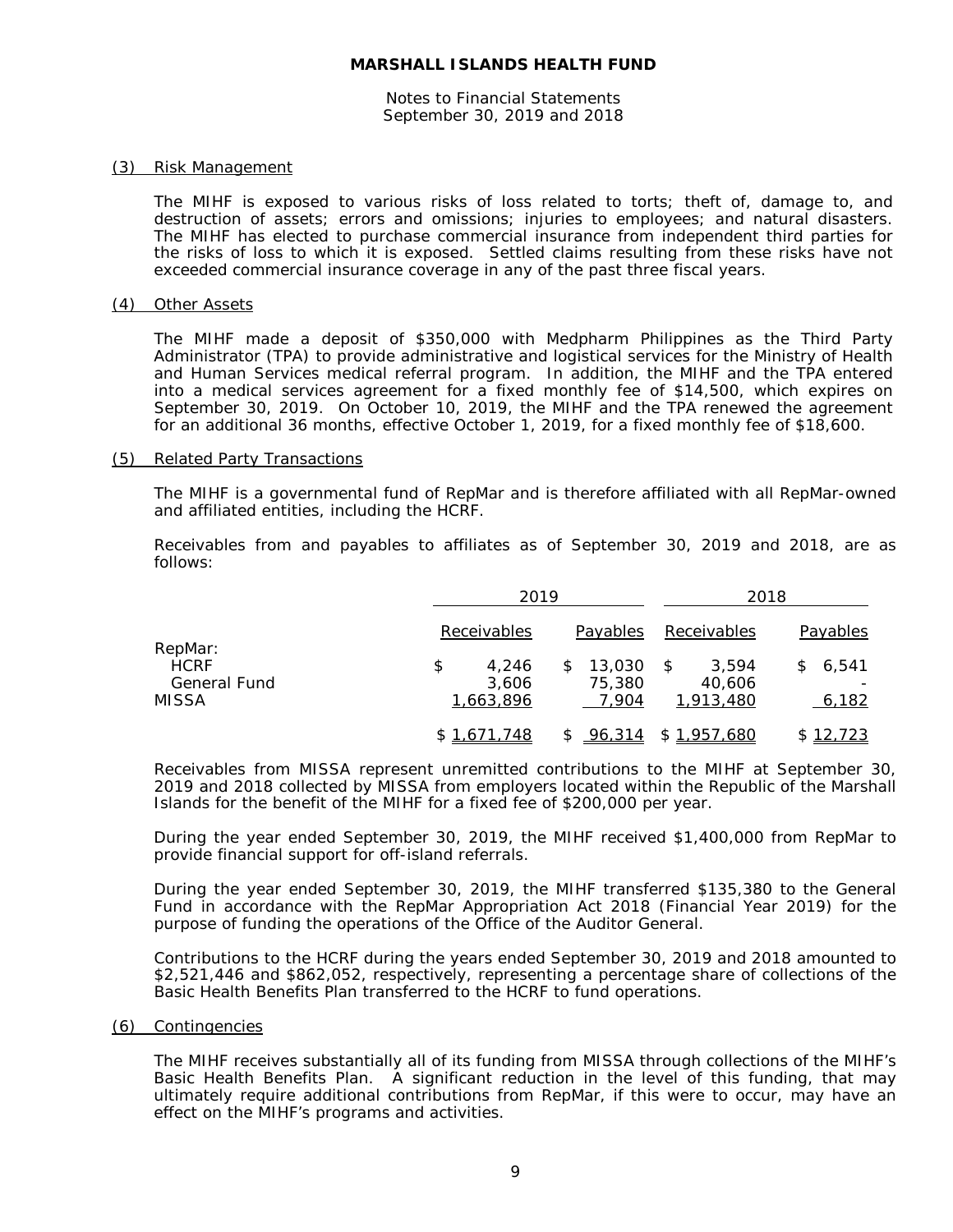Notes to Financial Statements September 30, 2019 and 2018

(7) Subsequent Event

On March 11, 2020, the World Health Organization declared the novel strain of coronavirus (COVID-19) a global pandemic and recommended containment and mitigation measures worldwide. As of August 25, 2020, there has been no confirmed cases of COVID-19 in the Marshall Islands. The MIHF has determined that should the pandemic reach the Marshall Islands, it may negatively impact the MIHF's operations through increased levels of expenditures for the off-island medical referral program, and the MIHF may be dependent upon the financial support of RepMar. However, the effect of the pandemic on RepMar is also uncertain and future available funding from RepMar may be limited. Therefore, while the MIHF expects this matter to potentially cause increased levels of expenditures for the offisland medical referral program, the related financial impact cannot be reasonably estimated at this time.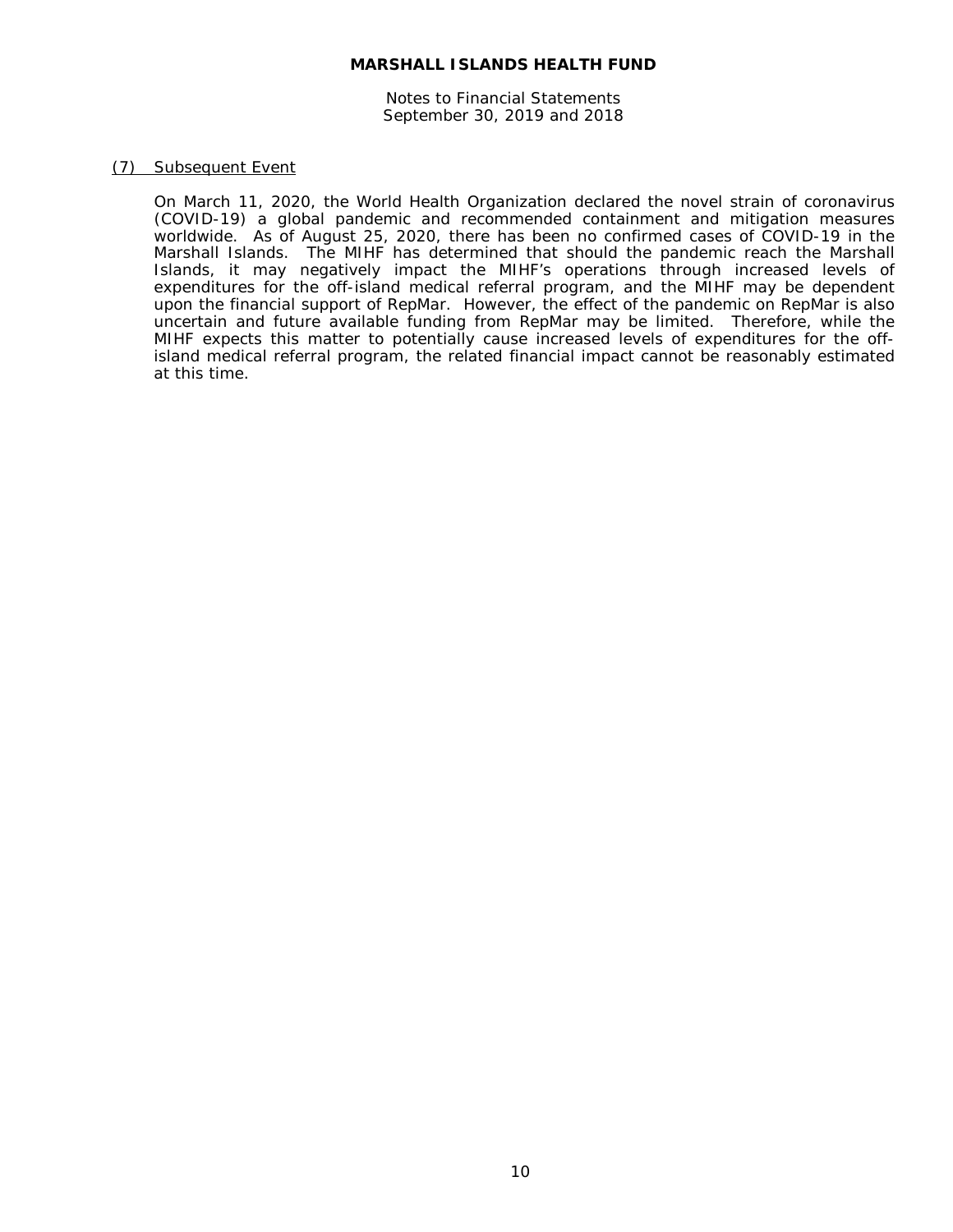

Deloitte & Touche LLP 361 South Marine Corps Drive Tamuning, GU 96913-3973 USA

Tel: +1 (671) 646-3884 Fax: +1 (671) 649-4265

www.deloitte.com

#### **INDEPENDENT AUDITORS' REPORT ON INTERNAL CONTROL OVER FINANCIAL REPORTING AND ON COMPLIANCE AND OTHER MATTERS BASED ON AN AUDIT OF FINANCIAL STATEMENTS PERFORMED IN ACCORDANCE WITH** *GOVERNMENT AUDITING STANDARDS*

Honorable Bruce Bilimon Minister of Health and Human Services Republic of the Marshall Islands:

We have audited, in accordance with auditing standards generally accepted in the United States of America and the standards applicable to financial audits contained in *Government Auditing Standards* issued by the Comptroller General of the United States, the financial statements of the Marshall Islands Health Fund (MIHF), which comprise the balance sheet as of September 30, 2019, and the related statement of revenues, expenditures and changes in fund balance for the year then ended, and the related notes to the financial statements, and have issued our report thereon dated August 25, 2020.

# **Internal Control Over Financial Reporting**

In planning and performing our audit of the financial statements, we considered the MIHF's internal control over financial reporting (internal control) to determine the audit procedures that are appropriate in the circumstances for the purpose of expressing our opinion on the financial statements, but not for the purpose of expressing an opinion on the effectiveness of the MIHF's internal control. Accordingly, we do not express an opinion on the effectiveness of the MIHF's internal control.

A *deficiency in internal control* exists when the design or operation of a control does not allow management or employees, in the normal course of performing their assigned functions, to prevent, or detect and correct, misstatements on a timely basis. A *material weakness* is a deficiency, or a combination of deficiencies, in internal control such that there is a reasonable possibility that a material misstatement of the entity's financial statements will not be prevented, or detected and corrected on a timely basis.

Our consideration of internal control was for the limited purpose described in the first paragraph of this section and was not designed to identify all deficiencies in internal control that might be material weaknesses or significant deficiencies and therefore, material weaknesses or significant deficiencies may exist that have not been identified. We did identify certain deficiencies in internal control, described in the accompanying Schedule of Findings and Responses as item 2019-001 that we consider to be material weaknesses.

# **Compliance and Other Matters**

As part of obtaining reasonable assurance about whether the MIHF's financial statements are free from material misstatement, we performed tests of its compliance with certain provisions of laws, regulations, contracts, and grant agreements, noncompliance with which could have a direct and material effect on the determination of financial statement amounts. However, providing an opinion on compliance with those provisions was not an objective of our audit, and accordingly, we do not express such an opinion. The results of our tests disclosed instances of noncompliance or other matters that are required to be reported under *Government Auditing Standards* and which are described in the accompanying Schedule of Findings and Responses as items 2019-002 and 2019- 003.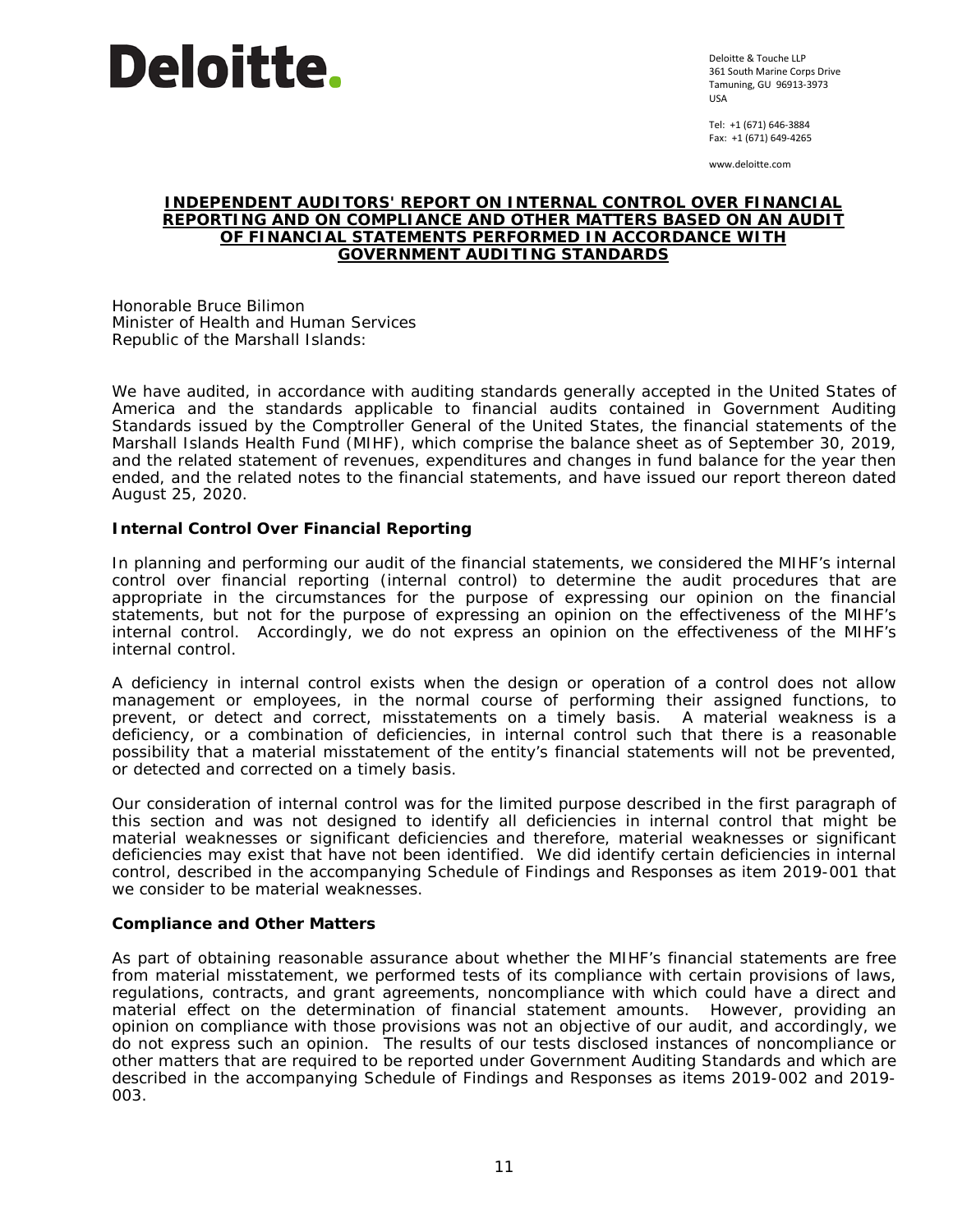# Deloitte.

# **The MIHF's Responses to Findings**

The MIHF's responses to the findings identified in our audit are described in the accompanying Schedule of Findings and Responses. The MIHF's responses were not subjected to the auditing procedures applied in the audit of the financial statements and, accordingly, we express no opinion on them.

# **Purpose of this Report**

The purpose of this report is solely to describe the scope of our testing of internal control and compliance and the results of that testing, and not to provide an opinion on the effectiveness of the entity's internal control or on compliance. This report is an integral part of an audit performed in accordance with *Government Auditing Standards* in considering the entity's internal control and compliance. Accordingly, this communication is not suitable for any other purpose.

lotte Wackell

August 25, 2020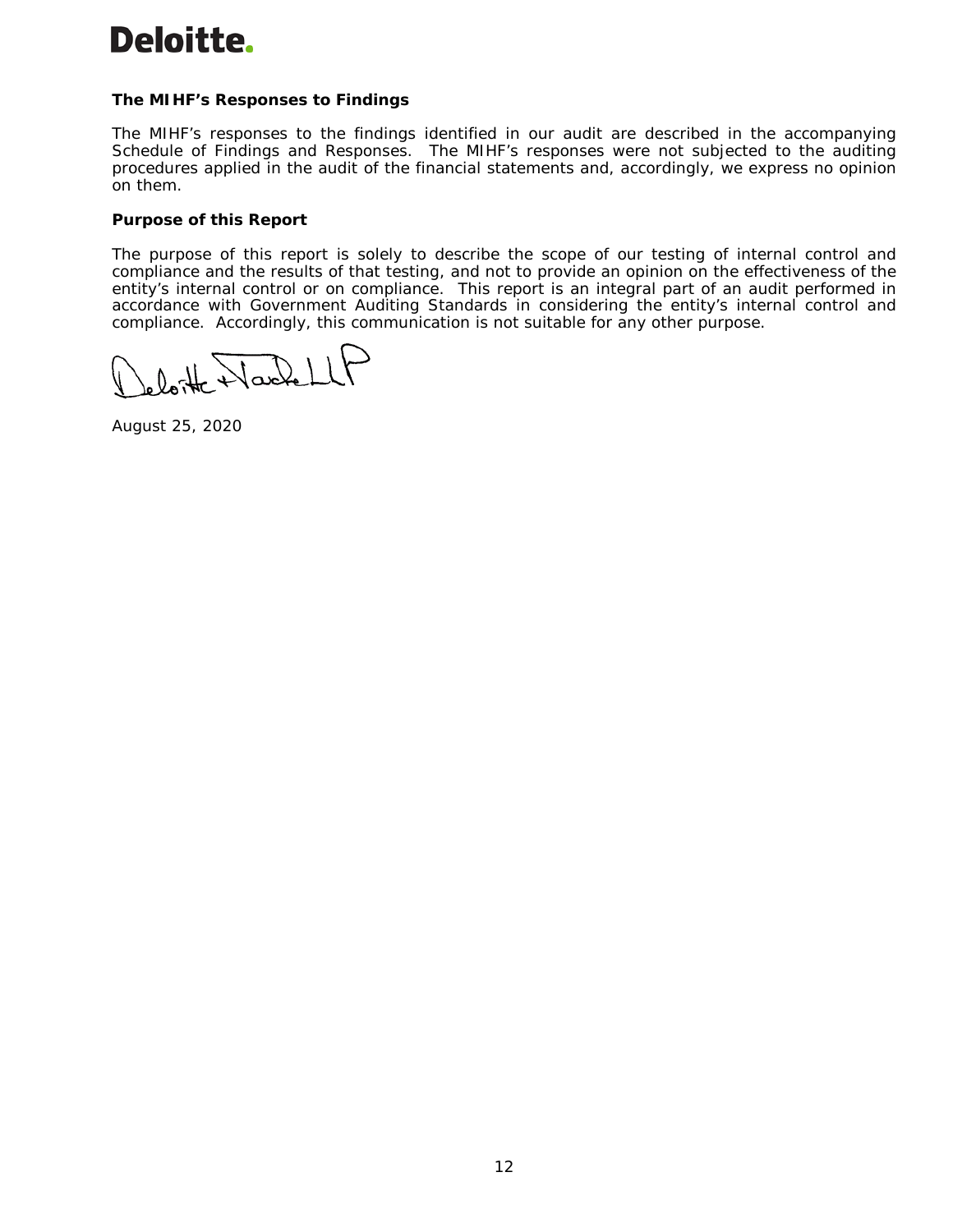Schedule of Findings and Responses Year Ended September 30, 2019

#### Finding No. 2019-001

#### Timely Financial Reporting

Criteria: Timely financial reporting should be facilitated by internal control conducive to the preparation and independent review of significant general ledger account reconciliations.

Condition: The Ministry of Health and Human Services did not close the MIHF's accounting records for fiscal year September 30, 2019 (trial balance, subsidiary and general ledgers) until April 17, 2020. Furthermore, the Ministry does not have an established set of policies, procedures and controls in place to timely prepare and review reconciliations and reports. During the year ended September 30, 2019, various accounting records were not timely processed and updated as evidenced by the following, but not limited to:

- a. Bank reconciliations were not properly prepared and reviewed which resulted in a proposed \$557,378 audit adjustment.
- b. Accounts payable aging schedule and subsidiary ledger of accrued medical claims payable as of September 30, 2019 were not properly maintained and reviewed. included liabilities already paid as well as unreversed prior year accrual entries. This resulted in proposed audit adjustments of \$325,852 and \$34,817, respectively, to accounts payable and accrued medical claims payable.

Cause: The cause of the above condition is the lack of a timely year end closing process and the absence of timely reconciliation and review of significant accounts.

**Effect:** The effect of the above condition is that the trial balance, general ledger and other reconciliations were not timely provided for audit purposes.

Prior year status: The lack of timely year end closing and the absence of timely reconciliation and review of significant accounts was reported as a finding in the audits of the MIHF for fiscal years 2017 and 2018.

Recommendation: We recommend management implement internal control procedures to facilitate timely and accurate general ledger reconciliation processes.

Auditee Response and Corrective Action Plan: The Ministry notes this finding regarding timely financial reporting. For FY'20, the Ministry plans on reconciling subsidiary and General Ledgers on a monthly basis. Furthermore, Policies and Procedures are to be created and implemented through training of responsible staff to ensure timely financial reporting. Monthly Reconciliation will be reviewed by Finance Director or Assistant Secretary of AP & F.

Date of Completion: June 30, 2020

Responsible Person(s):

- Finance Director / Neri Wase
- Interim Chief Accountant / Marius Escarez
- SRF Senior Accountant / Hiram Samuel
- HF Accountant / Jerry Anjolok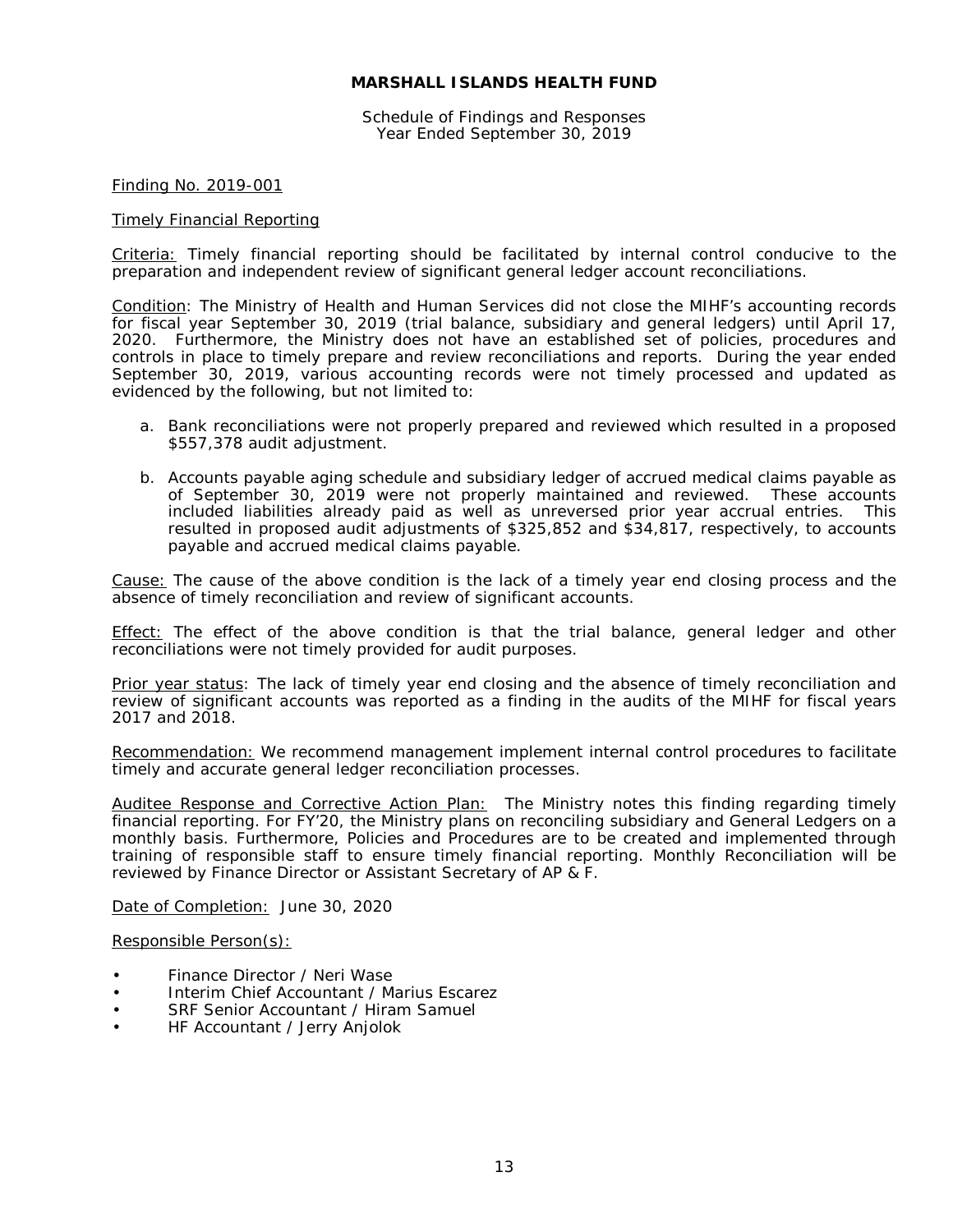Schedule of Findings and Responses, Continued Year Ended September 30, 2019

#### Finding No. 2019-002

#### Maximum Annual Benefit Coverage

Criteria: The Basic Health Plan and the Supplemental Health Plan pays for 100% and 80%, respectively, of the costs of non-emergency medical care up to \$100,000. For emergency cases, the Basic Health Plan pays 80% of the actual cost or \$1,000, whichever is higher. Furthermore, the Supplemental Health Plan does not pay medical care of patients enrolled in the state insurance program. The MIHF is responsible for adequate internal controls over monitoring benefits claimed in compliance with Basic Health Plan and Supplemental Health Plan benefits coverage.

Condition: Six patients tested exceeded the allowed or annual maximum benefits by \$75,033, which constitutes noncompliance with the criteria stated above. During the year ended September 30, 2019, the MIHF did not appear to monitor monthly actual costs incurred per patient to track benefits claimed.

Cause: The cause of the above condition is the lack of adequate internal control policies and procedures over monitoring allowed or the maximum allowed benefits in compliance with Marshall Islands Health Fund Act. The corrective action response during the 2018 audit to review patient expenses on a monthly basis was not properly implemented.

Effect: The effect of the above condition is potential noncompliance with the Marshall Islands Health Fund Act.

Prior Year Status: Seven patients tested exceeding the allowed or annual maximum benefits by \$385,790 was reported as a finding in the audit of the MIHF for fiscal year 2018.

Recommendation: We recommend management establish policies and internal controls over the monitoring of off-island care expenses, travel costs, per diem and escort related expenses, and verify compliance with the Marshall Islands Health Fund Act.

Auditee Response and Corrective Action Plan: The Ministry notes this finding on Basic Health Plan & Supplemental Health Plan monitoring of annual benefit coverage. Medical Referral Office responses are the following: (1) Both Basic & Supplement Health Plans pay 100% coverage of medical bills if individual travel from RMI off islands and get sick within 30 (30 days clause) days of departure from RMI; (2) Medical Referral Policy has been reviewed by the Medical Referral Committee & Medical Referral Services as with some areas to revise and finalized. It will be relooked, revise before going to upper levels for final review and approval; (3) There have been patients referred out for treatment and management off islands and when the lengths of stay had to be longer due to further management. These patients are then presented to the MRC for further approval for further treatments/ tests needed to be done off island (not available on island); and (4) Replenishment Check List has been developed and implemented lately and it is being reviewed by MRS Claim Officer, RMI Medial Referral Director, including Accounting Department. This is done after it is reviewed and mark with completion (check mark in each box).

Date of Completion: February 28, 2021

Responsible Person(s):

- MRO Director/Hellen J. David
- Reconciliation Specialist (interview of applicants is on-going)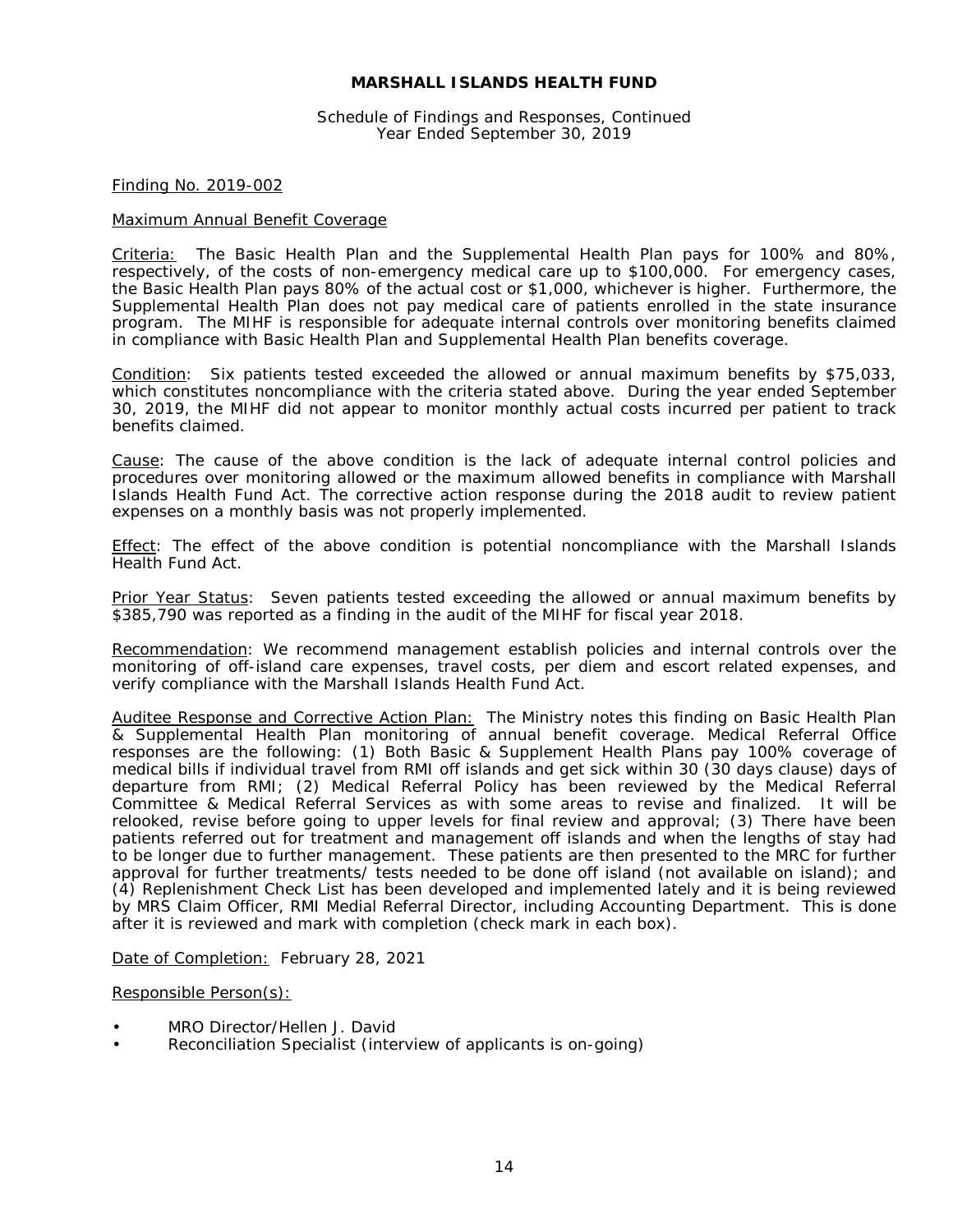Schedule of Findings and Responses, Continued Year Ended September 30, 2019

#### Finding No. 2019-003

#### Excluded Medical Conditions

Criteria: Section 202 of the Marshall Islands Health Fund Act of 2002 states "excluded medical conditions for claiming basic and supplemental benefits includes any case with a five year survival rate of less than 50% based on current medical statistics and experiences in RepMar".

Condition: None of the 26 samples tested contained documentation of the assessment of the survival rate, of which six referred patients did not survive within a year of receiving medical treatment.

Cause: The cause of the above condition is the lack of adequate internal control policies and procedures requiring compliance with the Marshall Islands Health Fund Act.

Effect: The effect of the above condition is potential noncompliance with the Marshall Islands Health Fund Act.

Prior Year Status: Twenty-seven patients tested in prior year had no assessment of survival and eight did not survive within the following year, which was reported as a finding in the audit of MIHF for fiscal year 2018.

Recommendation: We recommend management establish adequate internal control policies and procedures requiring compliance with the Marshall Islands Health Fund Act or that management recommend that the Act be amended.

Auditee Response and Corrective Action Plan: The Ministry notes this finding on Basic Health Plan & Supplemental Health Plan monitoring of excluded medical conditions. Most of patients were sent off island (cancer patients) because there were certain tests that are not available on island to: Confirm the nature of condition, diagnosis; prognostication, including staging of the condition/cancer (for PET Scan) not available in RMI. All referral cases off island under Basic Health Plan are pre-approved by the RMI Medical Referral Committee (MRC) before he/she is referred out.

# Date of Completion: Ongoing

Responsible Person(s):

• MRO Director/Hellen J. David